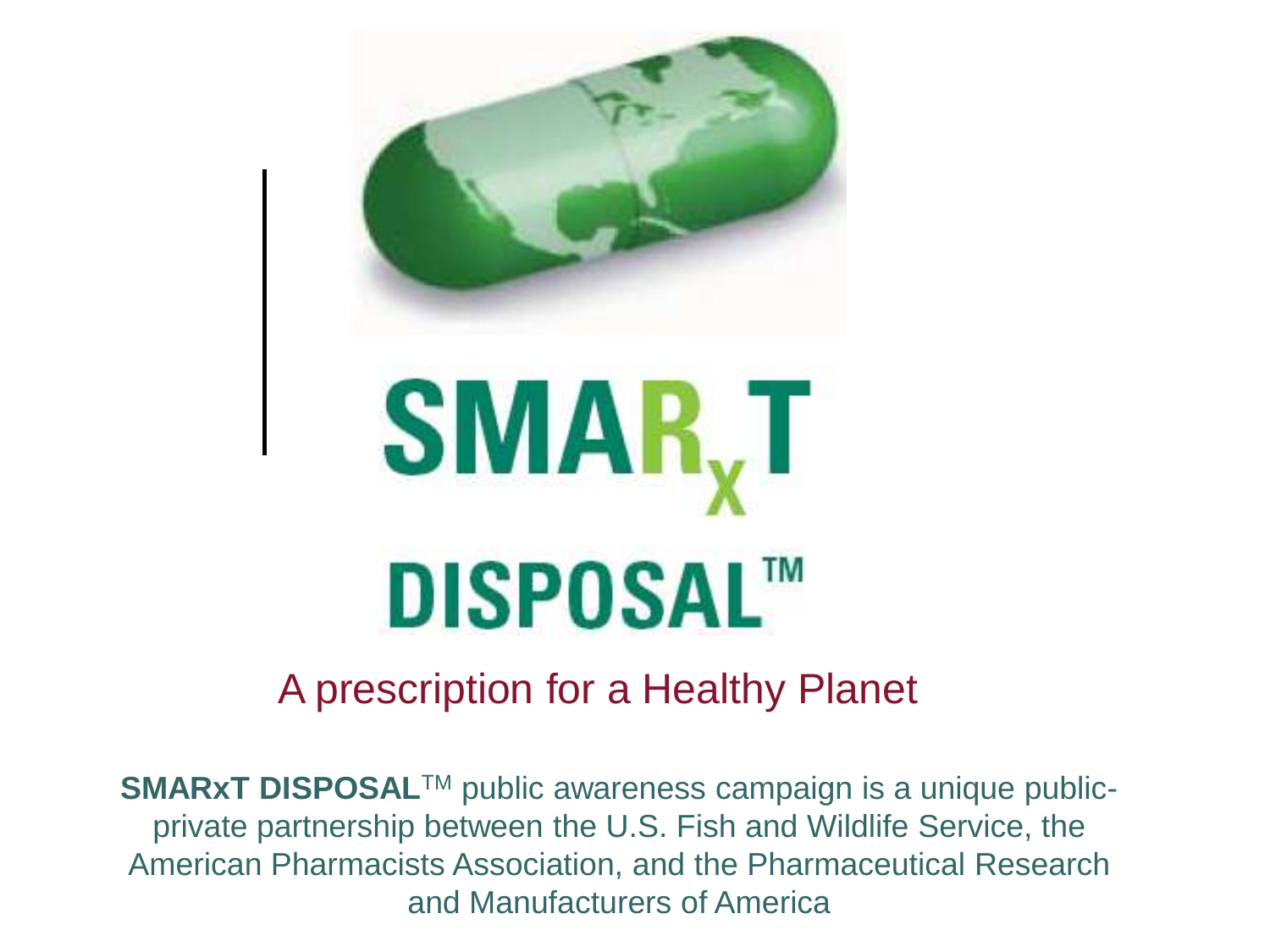

## Campaign Goals

- Raise awareness about proper medication disposal
- Encourage consumers not to use the outdated advice of "flush unused medications or pour them down the sink"\*
- Provide consumers with environmentally friendly alternatives

\*Unless on the list of medications the FDA advises to be flushed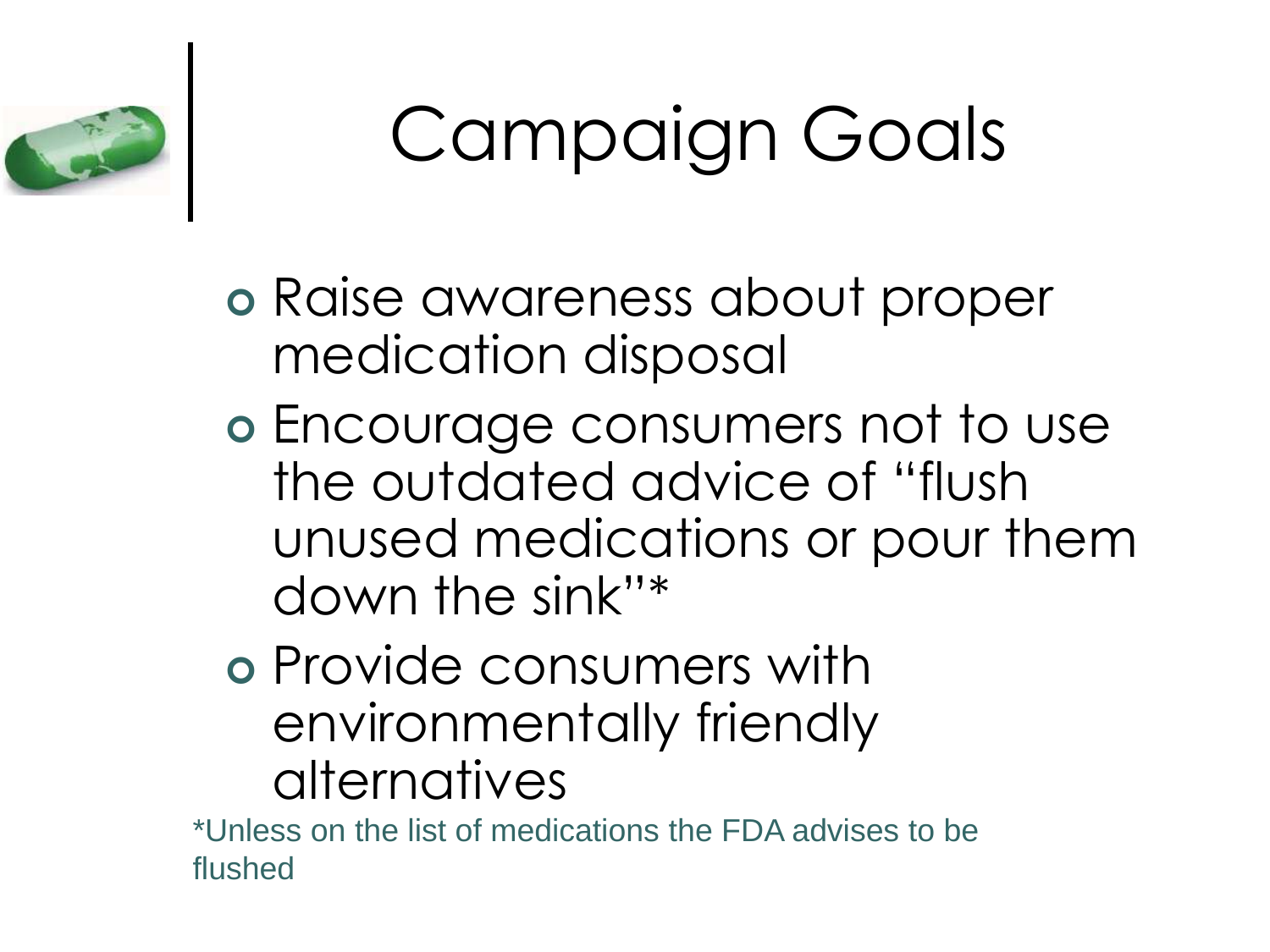

## Organizations Involved

#### **American Pharmacists Association (APhA)**

 Founded in 1852 representing more than 63,000 practicing pharmacists, pharmaceutical scientists, students, technicians and others advancing our profession

#### **U.S. Fish and Wildlife Service (USFWS)**

- Works with others to conserve, protect, and enhance fish, wildlife, and their habitats for the benefit of Americans
- **Pharmaceutical Research and Manufacturers of America (PhRMA)**
	- Represents the country's leading pharmaceutical research and biotechnology companies devoted to inventing medicines to allow patients to live longer, healthier, more productive lives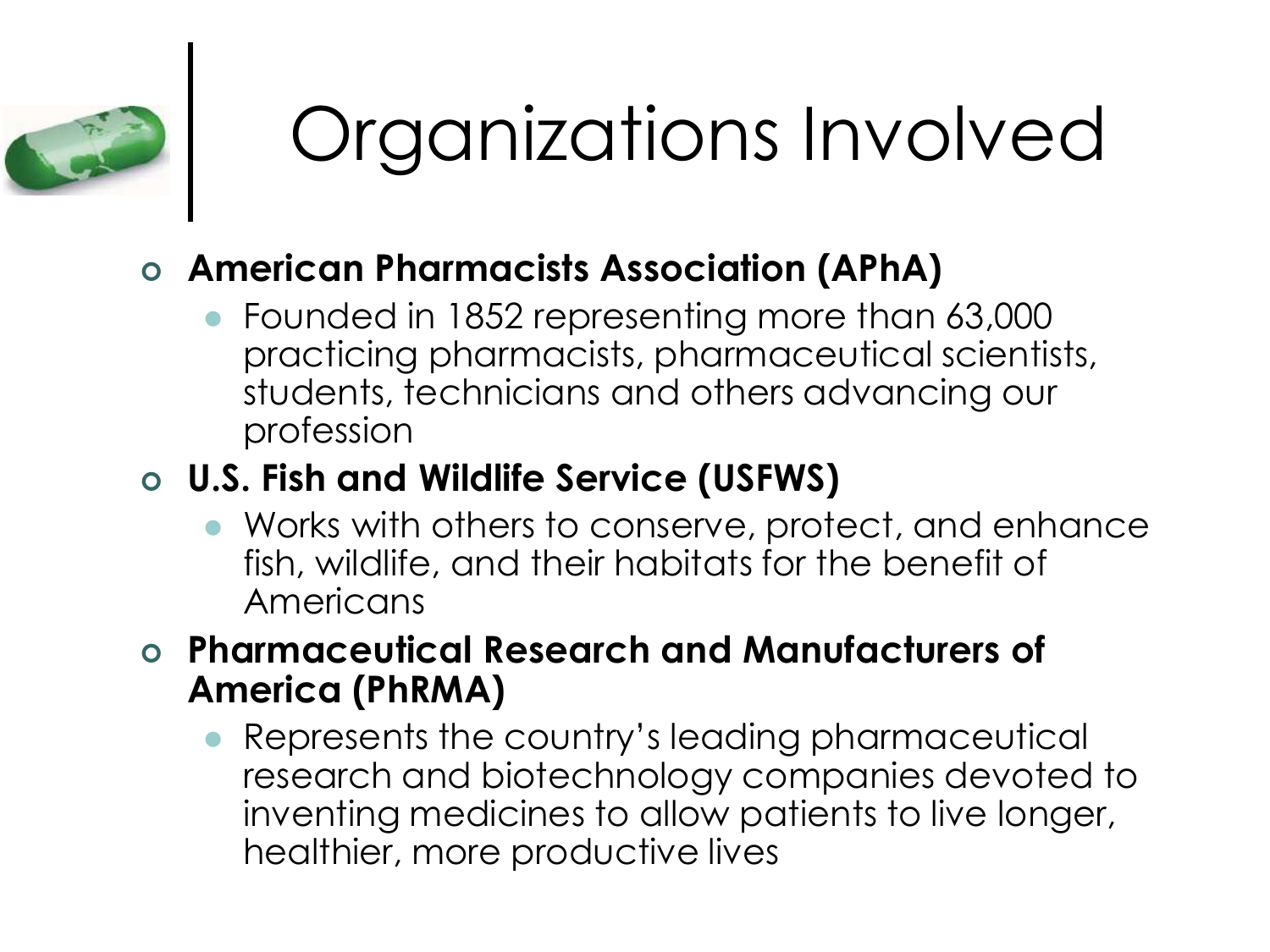

## Potential Environmental Issues

 Current scientific data shows no shortterm effect of pharmaceuticals on aquatic life

 The potential for long-term effects is currently being evaluated

Isabelle Robinson & Guillaume Junqua & Raymond Van Coillie & Olivier Thomas. Trends in the detection of pharmaceutical products, and their impact and mitigation in water and wastewater in North America *Anal Bioanal Chem* (2007) 387:1143–1151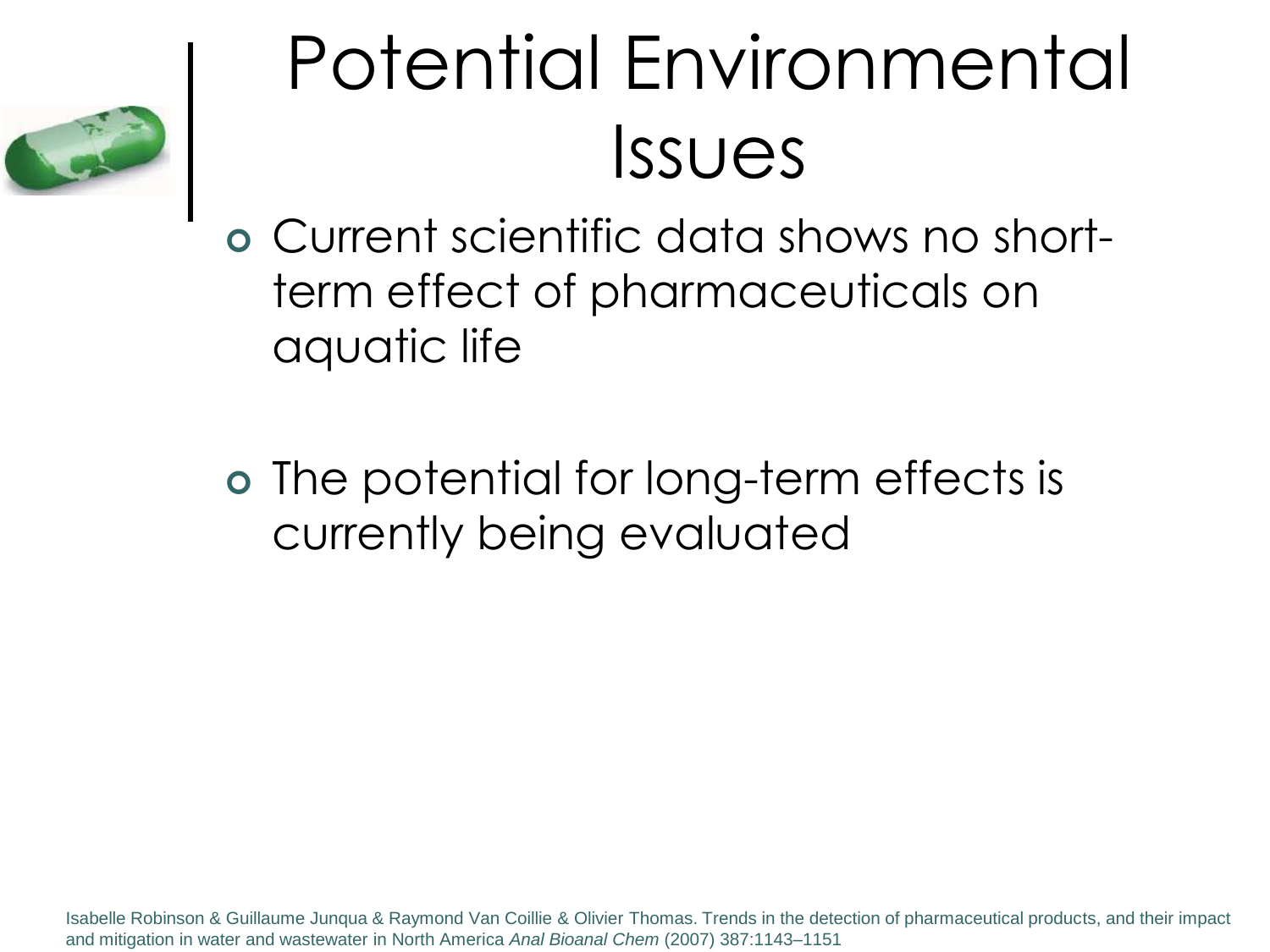

### Recent Water News

- Officials in Philadelphia said testing there discovered 17 pharmaceuticals or byproducts in treated drinking water, including medicines for pain, infection, high cholesterol, asthma, epilepsy, mental illness and heart problems. Thirty-two pharmaceuticals or byproducts were found in the city's watersheds.
- The drinking water for Washington, D.C., and surrounding areas tested positive for 6 pharmaceuticals.

From: Drugs in Tap Water. http://www.usatoday.com/news/nation/2008-03- 10-drugs-tap-water\_N.htm?loc=interstitialskip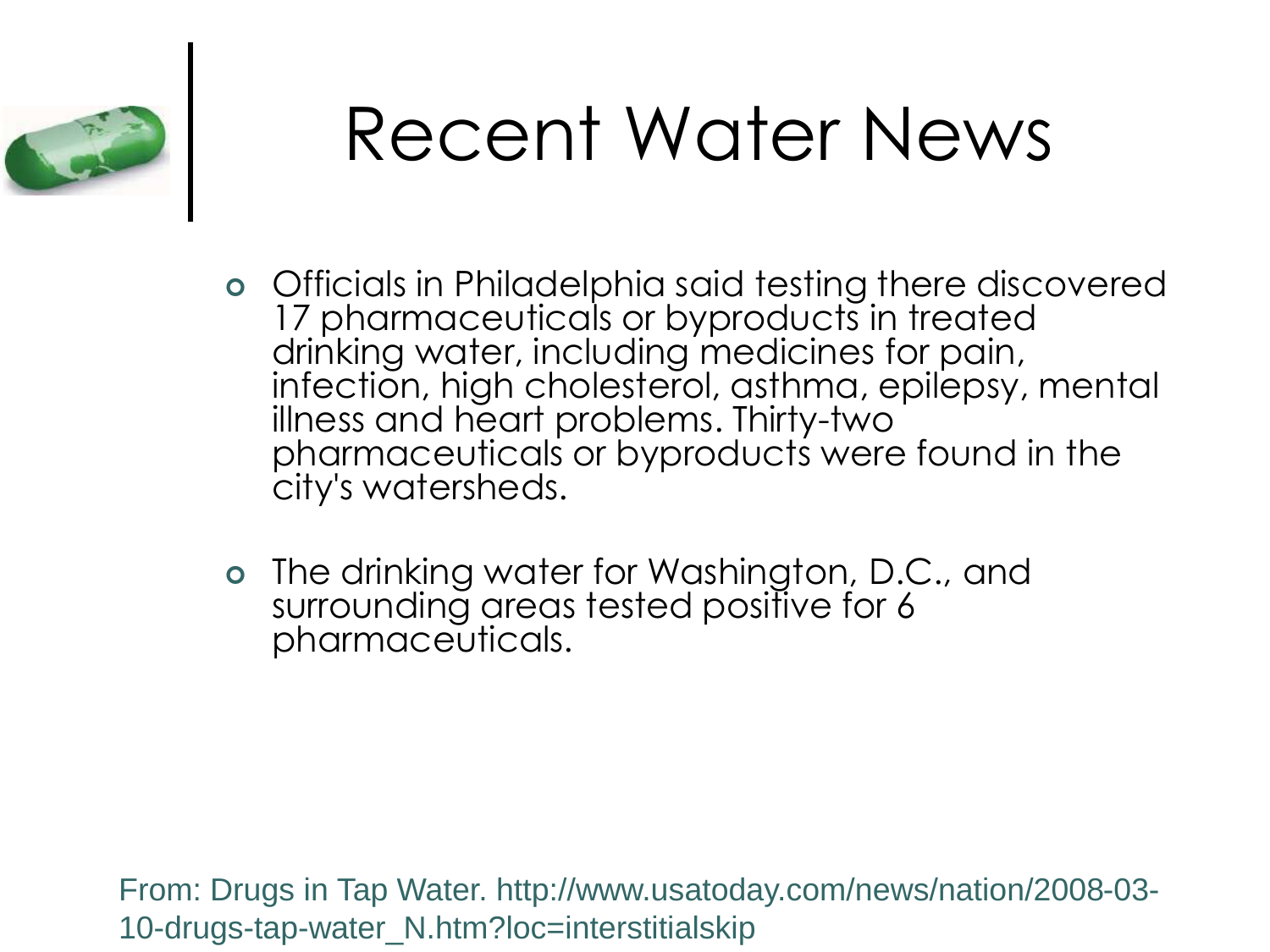

### Recent Water News

- It is unlikely for any of these amounts of products to have an effect on humans
	- Study from 20 water treatment facilities showed medications in the **parts-per-trillion range**; too small to have human effects
	- One part per trillion is equal to 1 second in 32,000 years or 1 penny for 10 billion dollars.

Halford, Bethany. Side Effects. Chemical and Engineering News. 86;8: 13- 17(Feb 2008)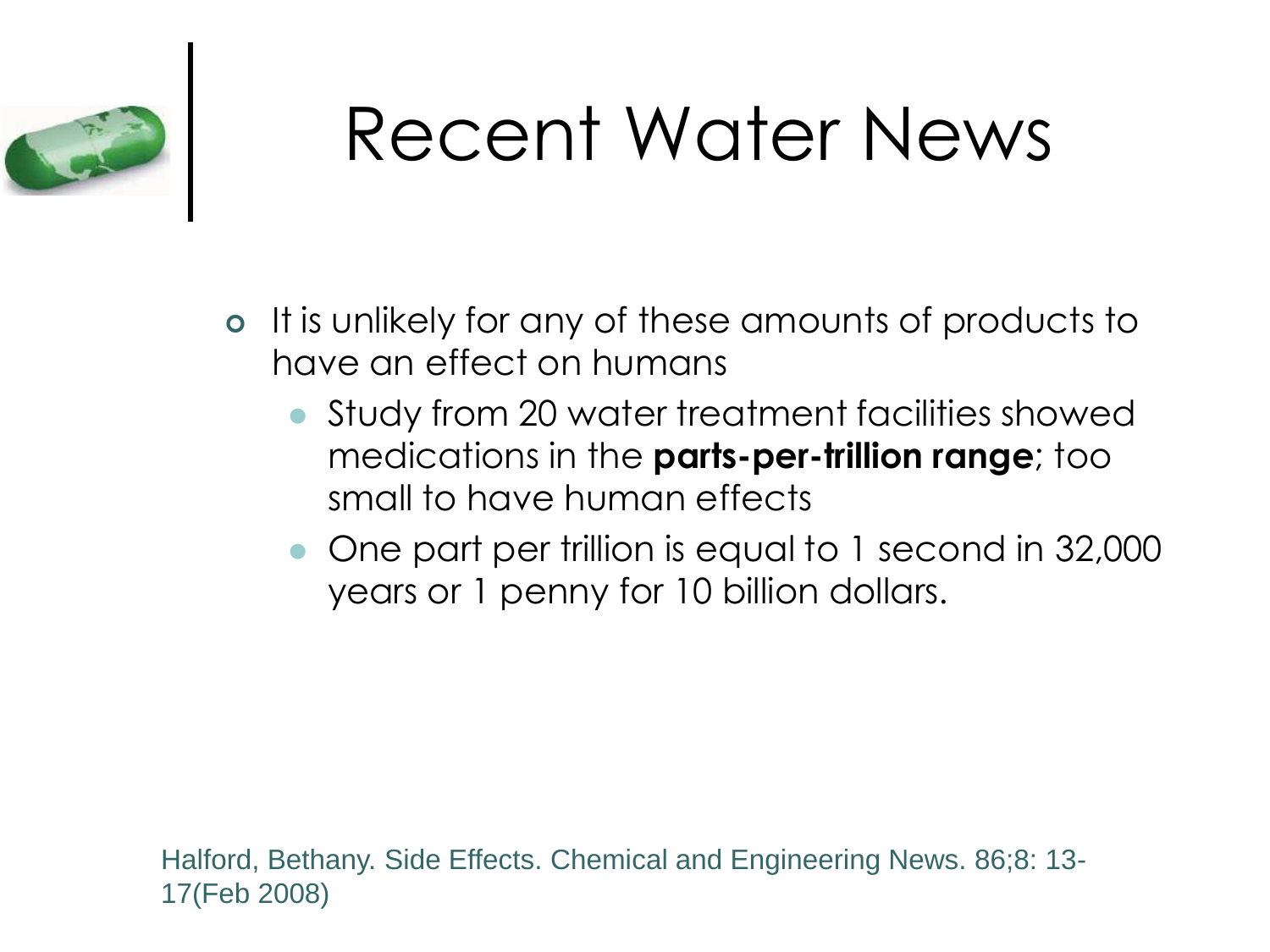

### Pharmaceuticals in the Water

 Even though the USE of medications is the primary pathway for pharmaceuticals to reach the environment (excreted from human body), it remains essential for consumers to know how to dispose of their unused medications.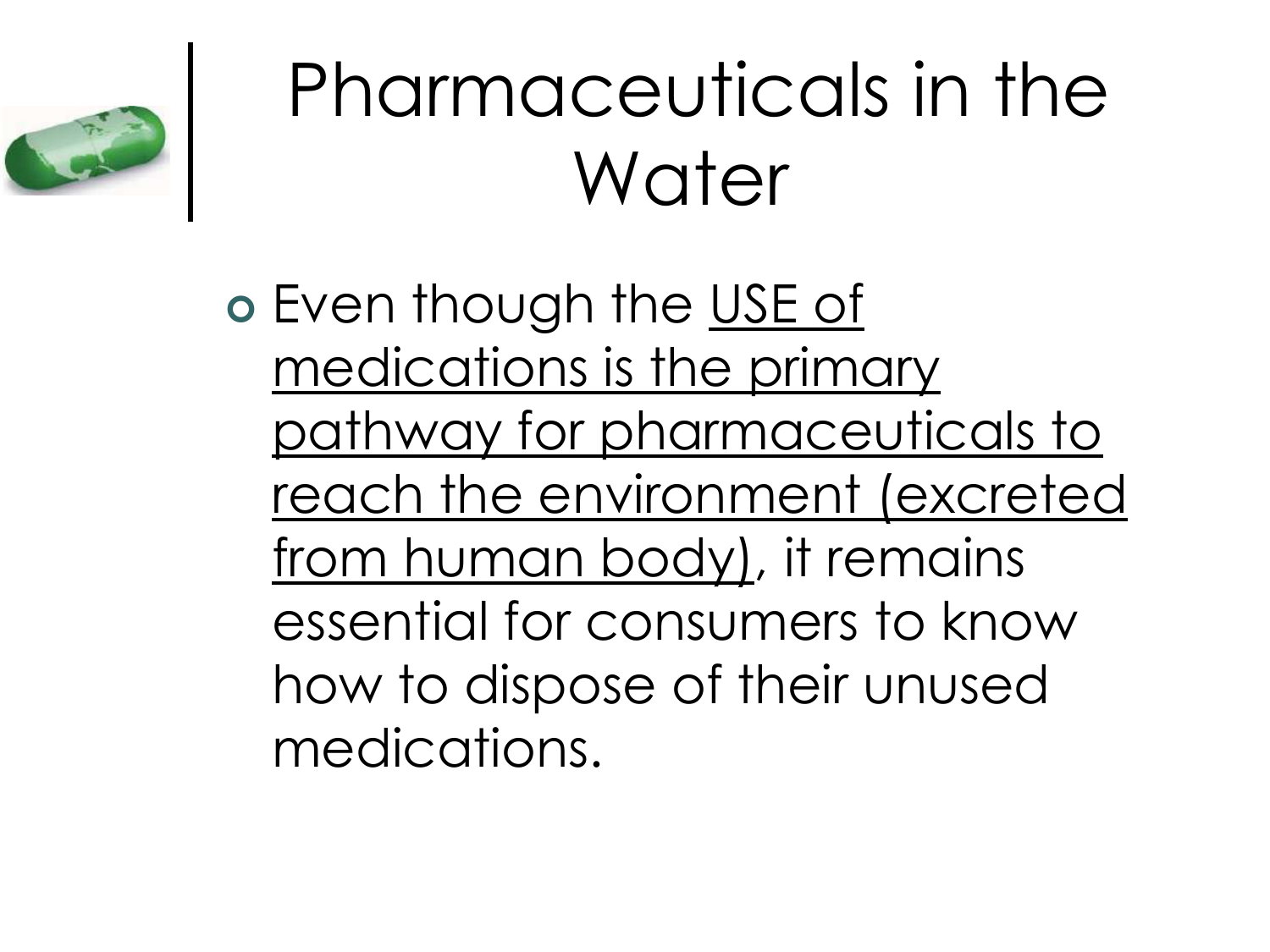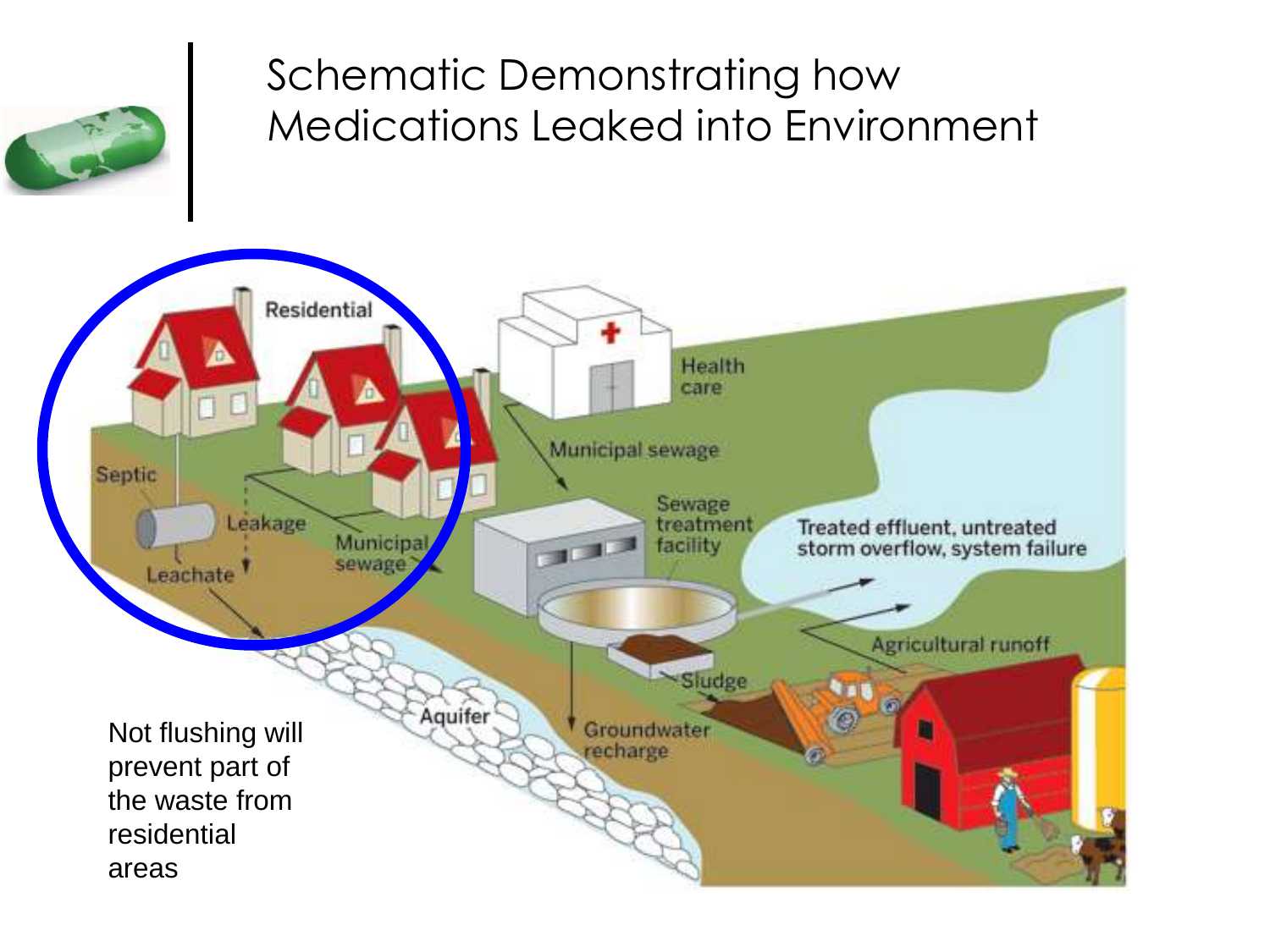

# Pharmacists' Role

- Medications play a vital role in our health care system
	- **It is important that all medications are taken** as directed.
- Pharmacists have the most direct contact with consumers concerning medications.
- Pharmacists' play an important role in SMARxT Disposal **TM**:
	- Inform consumers of environmentally friendly disposal technique
	- **Inform consumers of medications for which** Food and Drug Administration (FDA) advises flushing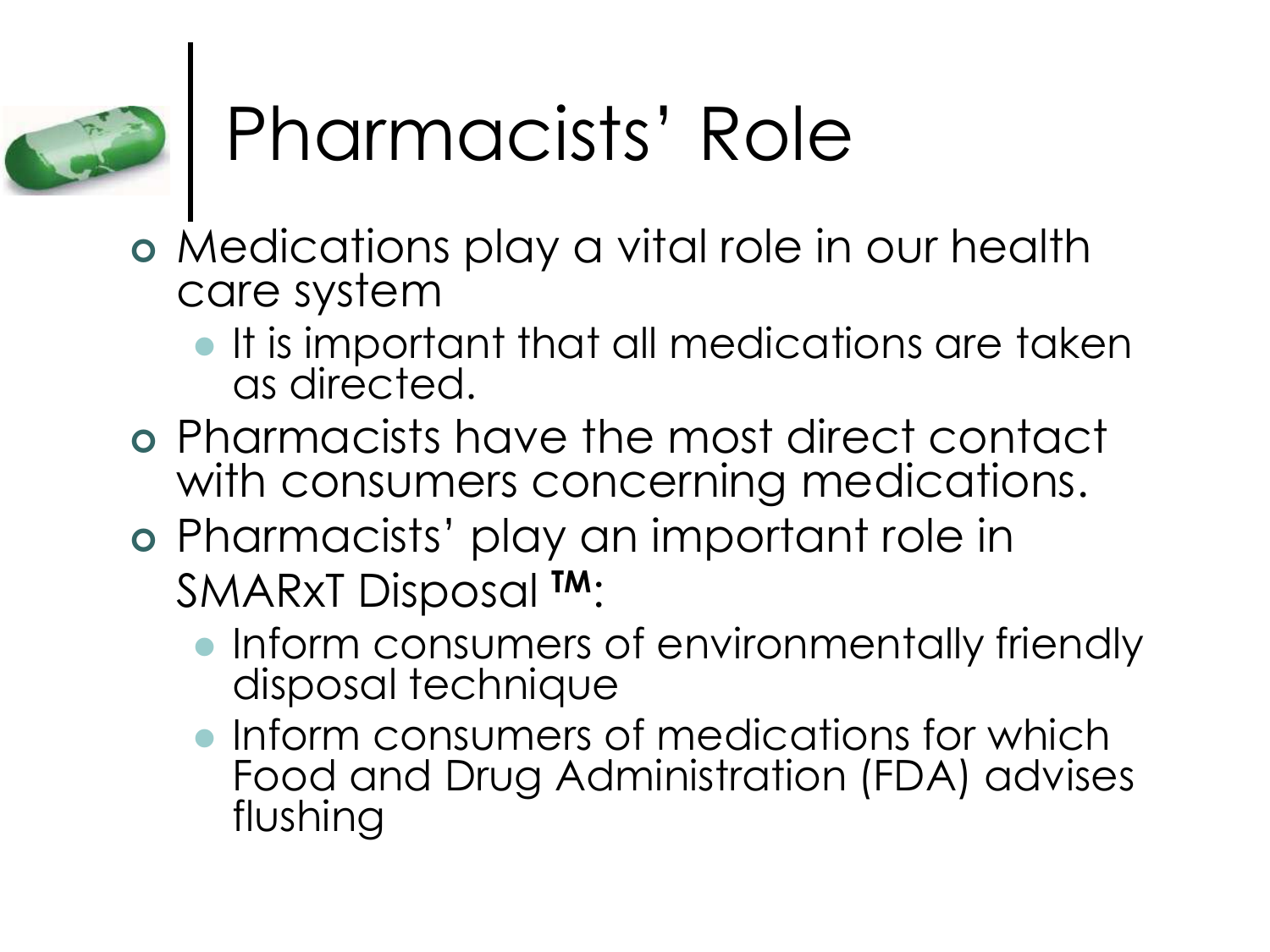

#### *"Do not flush, place in trash"*

#### **Consumers who do not use all of their over the counter and prescribed medications should take the following steps…**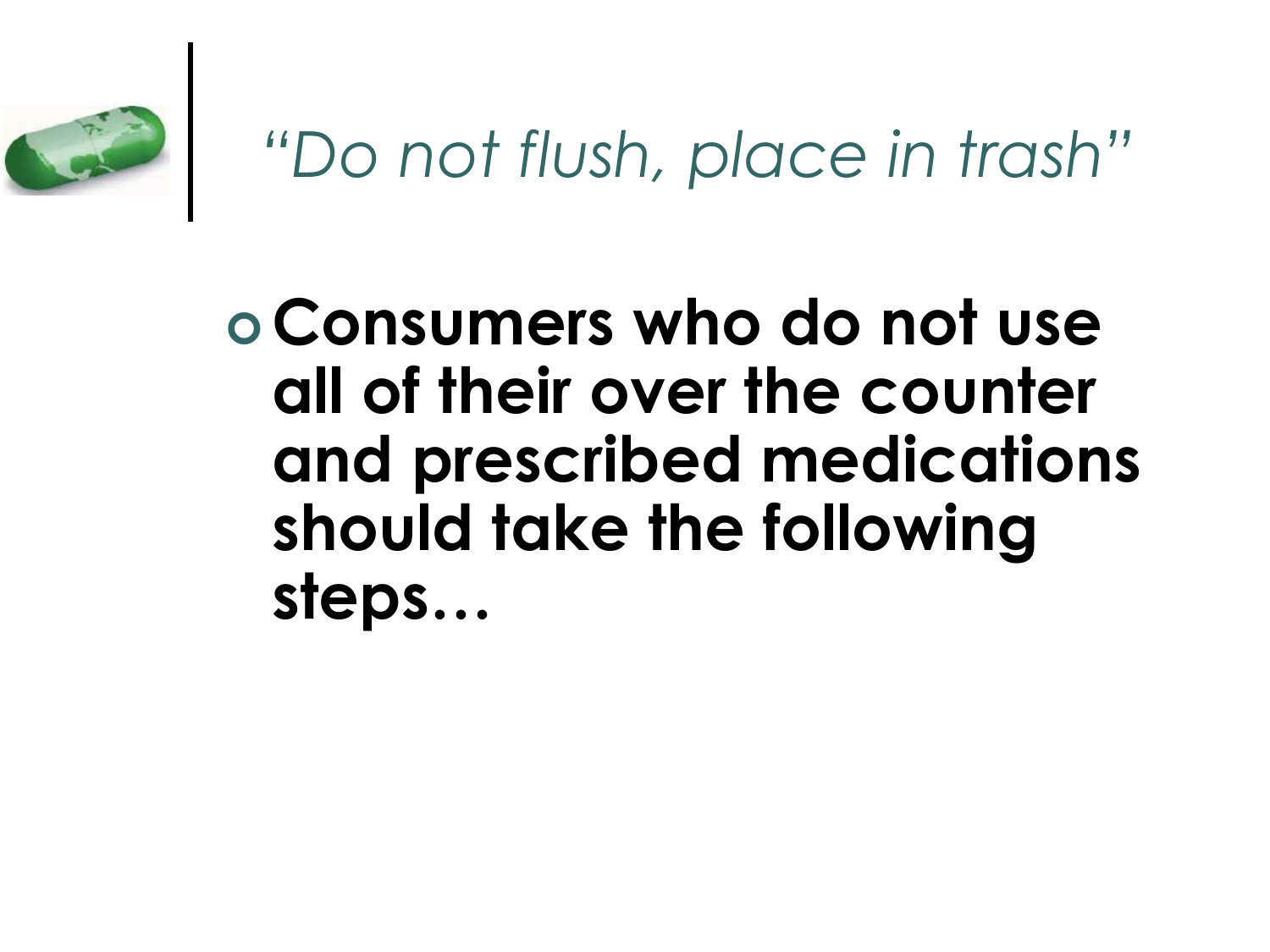

Procedure for Disposal of **Medications** 

- **DO NOT FLUSH unused medications\***
- **DO NOT POUR them down a sink or drain\***
- **Dispose of Unused Medication in Household Trash**

\*except for FDA identified exceptions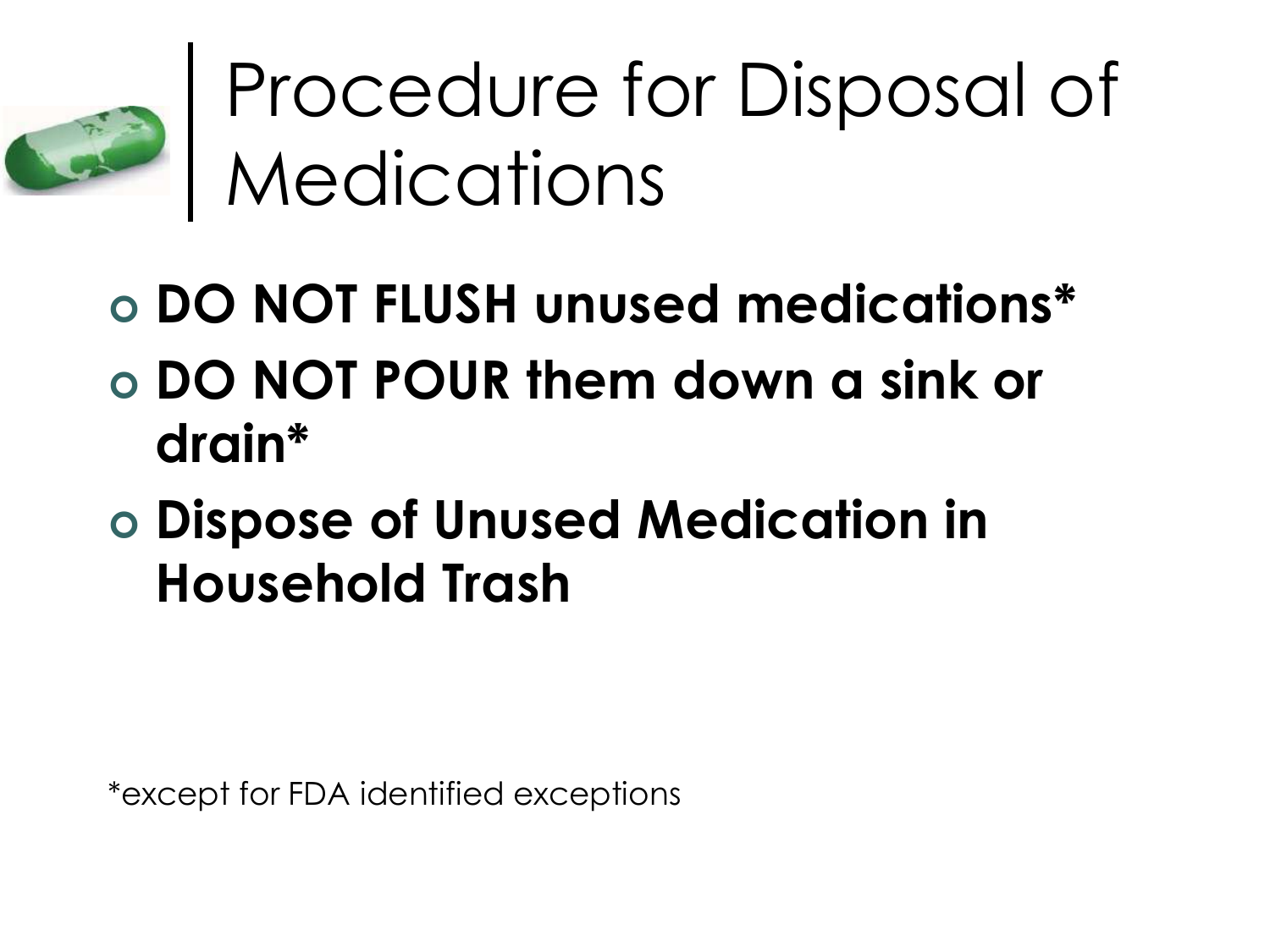



#### Pour medication into sealable plastic bag.



 If medication is a solid, add water to dissolve.

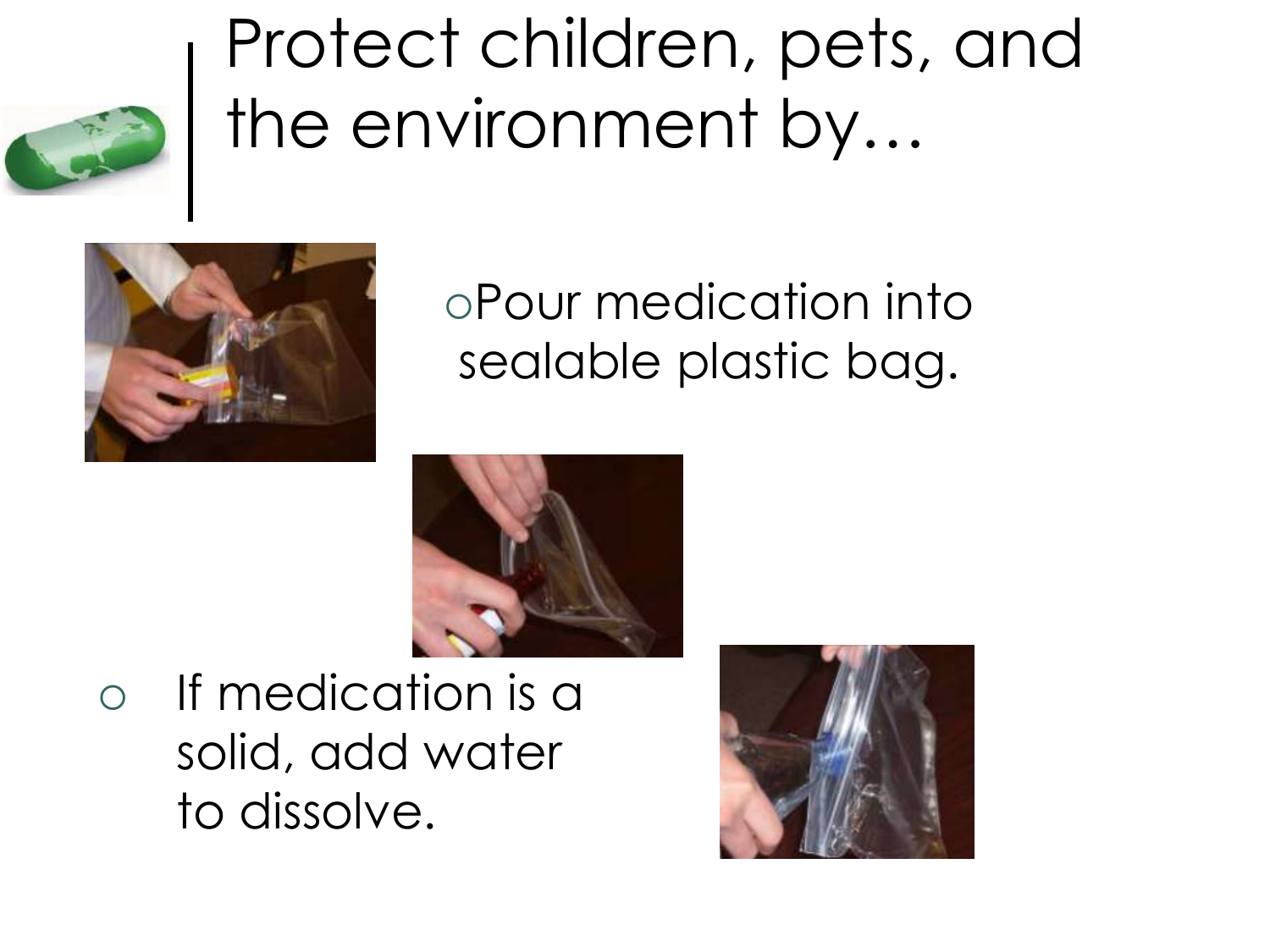



o Adding kitty litter, sawdust, coffee grounds (anything to make medication less appealing to eat) to the plastic bag.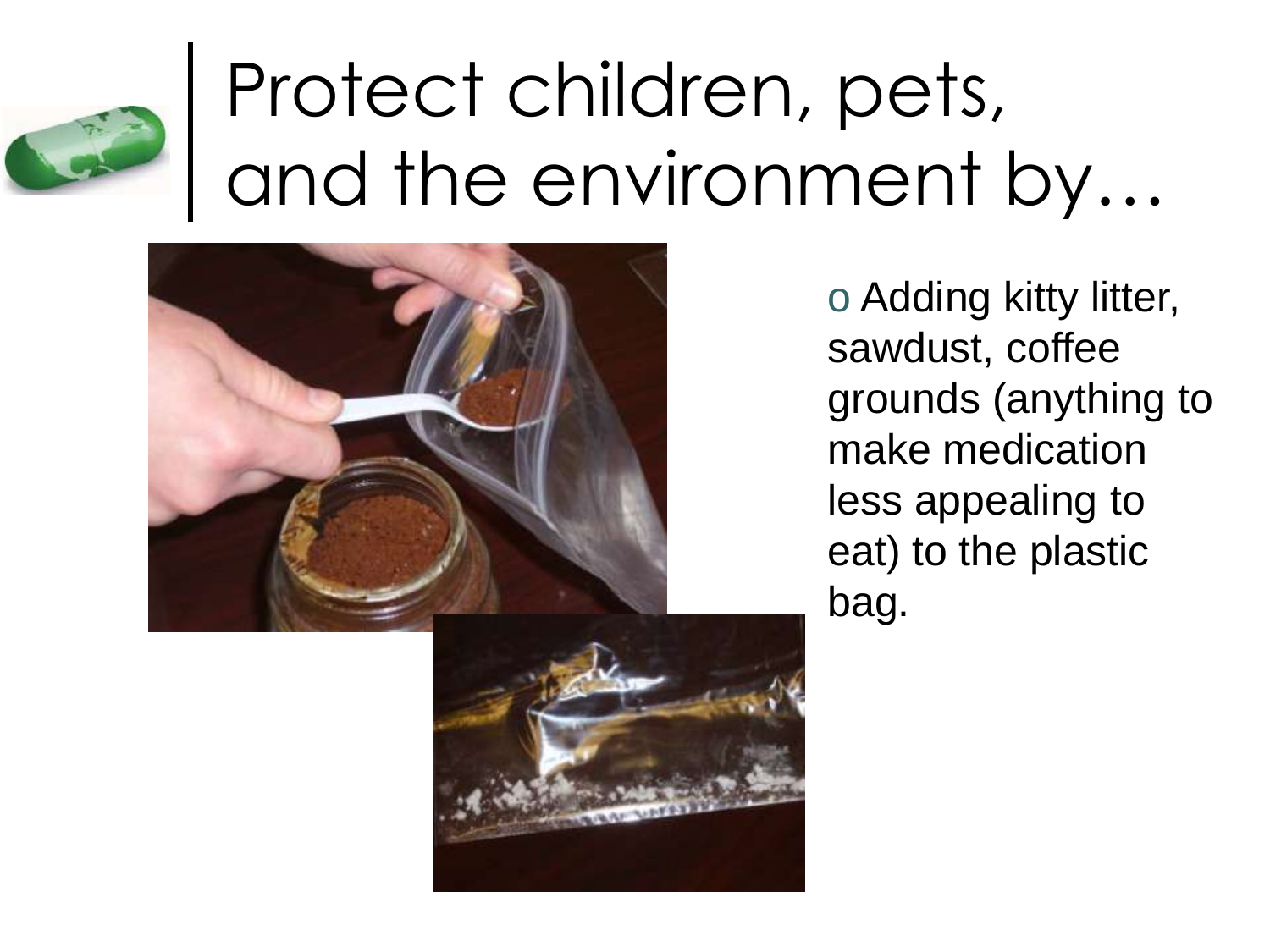





o Sealing the plastic bag completely and disposing in the trash.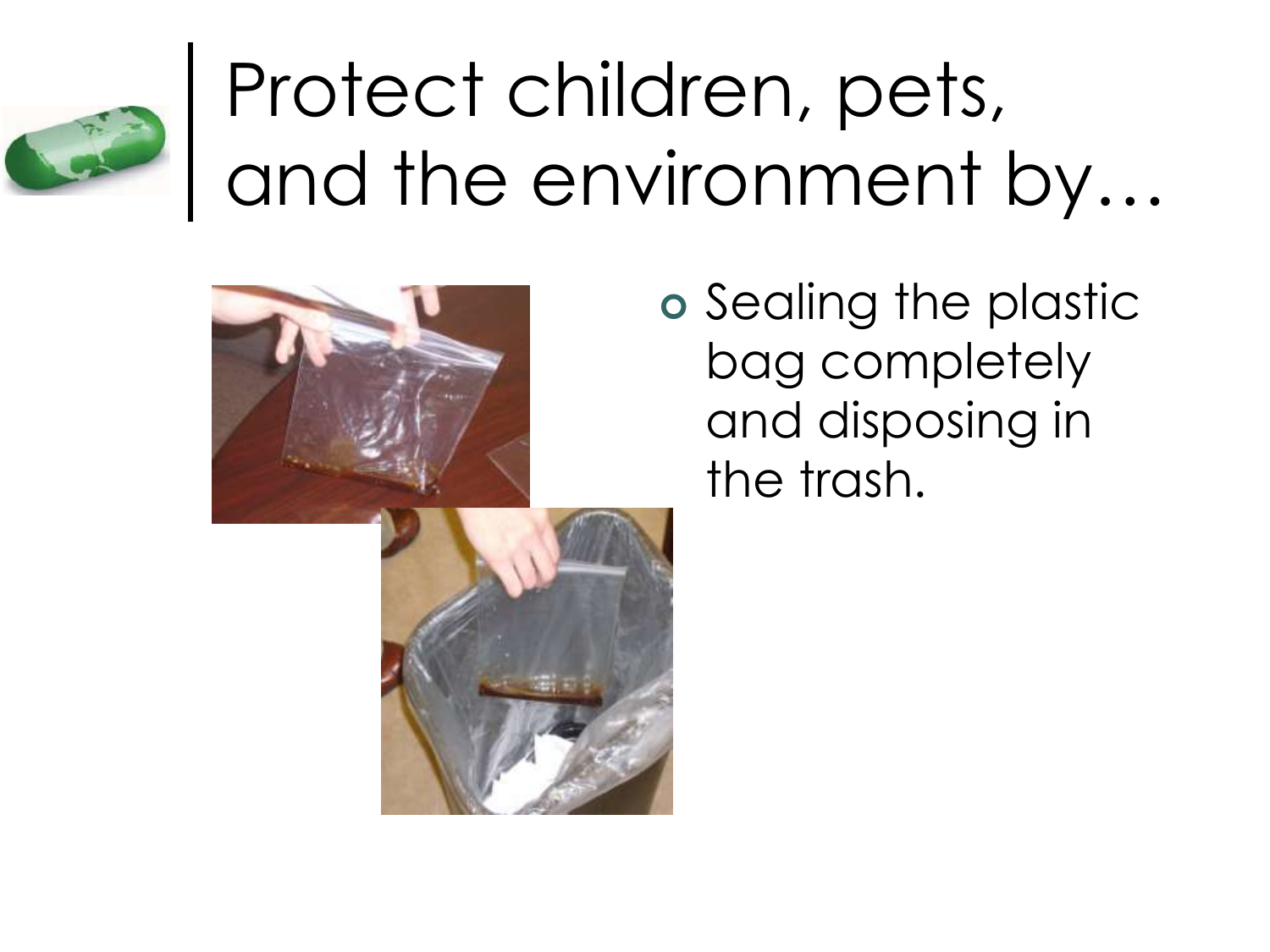





• Recycle plastic container

**• Destroy personal** 

information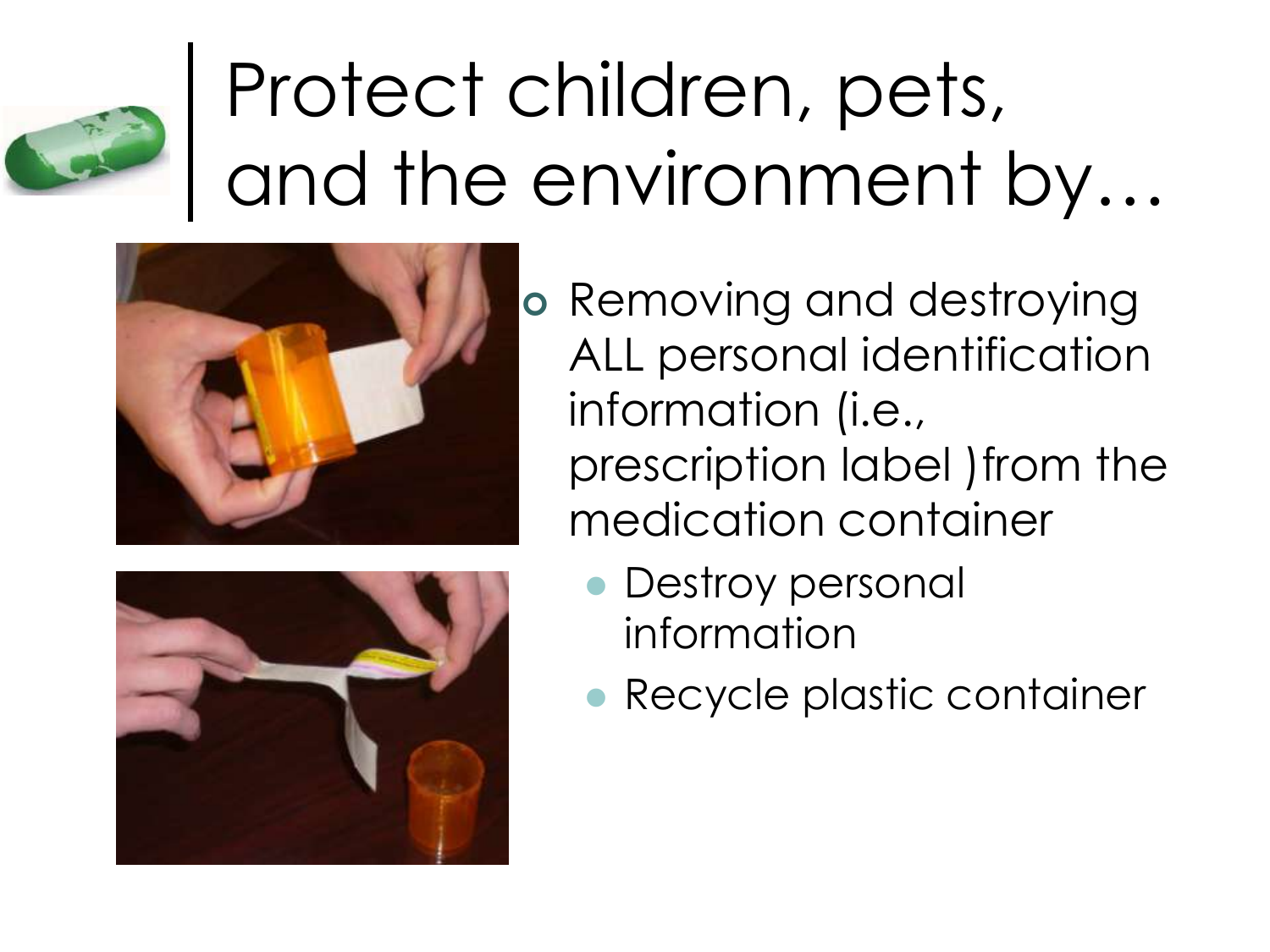

## Procedure for Disposal of **Medications**

#### **Check for approved state and local collection programs**

Certain pharmacies may take unused medications and dispose of them for consumers.

#### **Consult your pharmacist with any questions**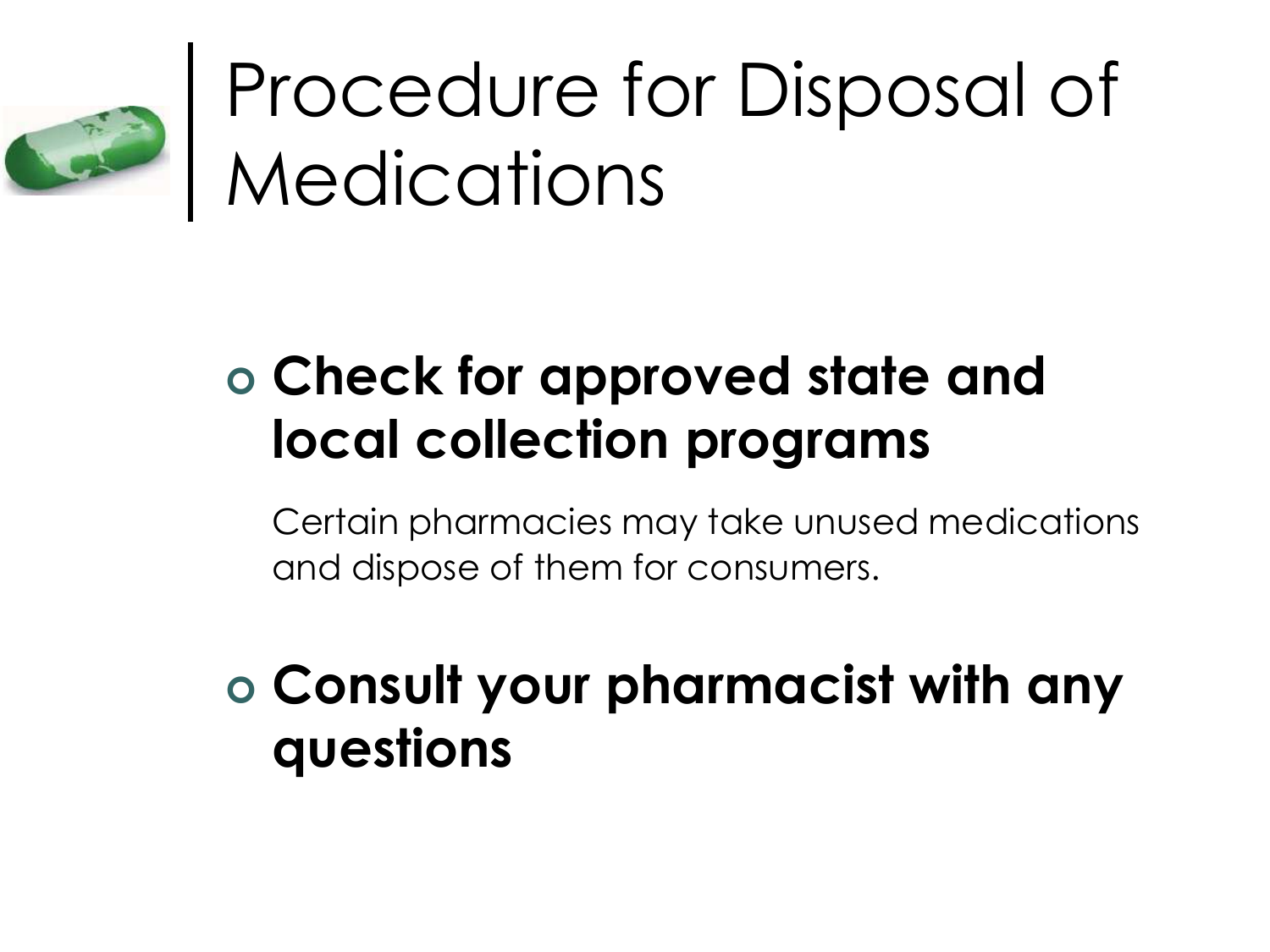

### The FDA advises that the following medicines be flushed:

- **Actiq** (fentanyl citrate)
- **Daytrana Transdermal Patch** (methylphenidate)
- **Duragesic Transdermal System** (fentanyl)
- **OxyContin Tablets** (oxycodone)
- **Avinza Capsules** (morphine sulfate)
- **Baraclude Tablets** (entecavir)
- **Reyataz Capsules** (atazanavir sulfate)
- **Zerit for Oral Solution** (stavudine)
- **Meperidine HCl Tablets**
- **Percocet** (Oxycodone and Acetaminophen)
- **Xyrem** (Sodium Oxybate)
- **Fentora** (fentanyl buccal tablet)

\*Each medication label advises flushing due to abuse potential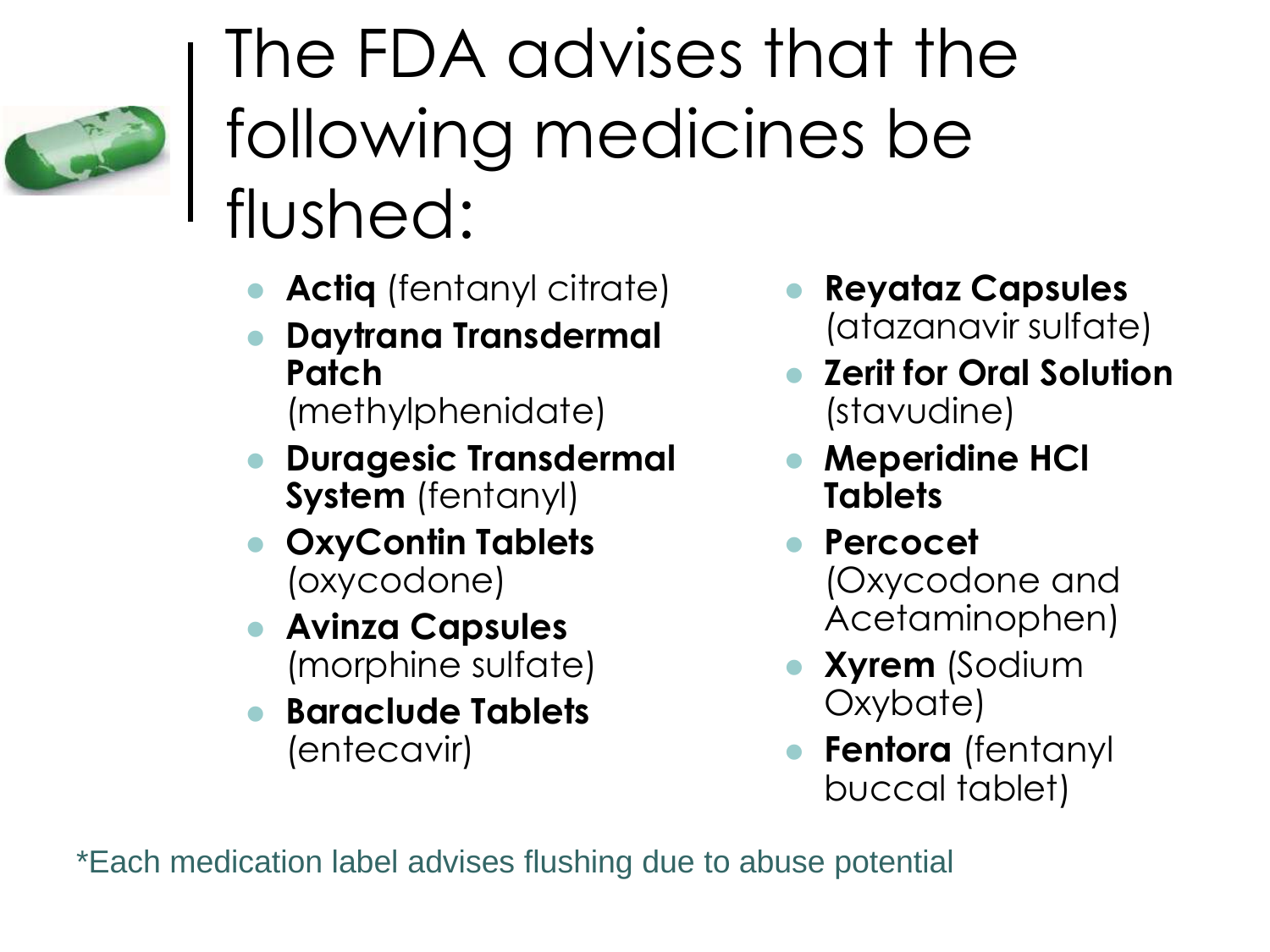#### **Proper Disposal of Unused Medicine Could Decrease Abuse**



- Young people ages 12-17 abuse prescription drugs more than all other illicit drugs except marijuana
- Majority of teens get these drugs easily or for free from friends or relatives
- o Teens are abusing prescription drugs because they believe they will receive a "safe high" and they are easily available
	- More than three in five teens say prescription pain relievers are easy to get from parents' medicine cabinets

Source: http://www.theantidrug.com/pdfs/prescription\_report.pdf APhA and PhRMA are co-partners in this program.

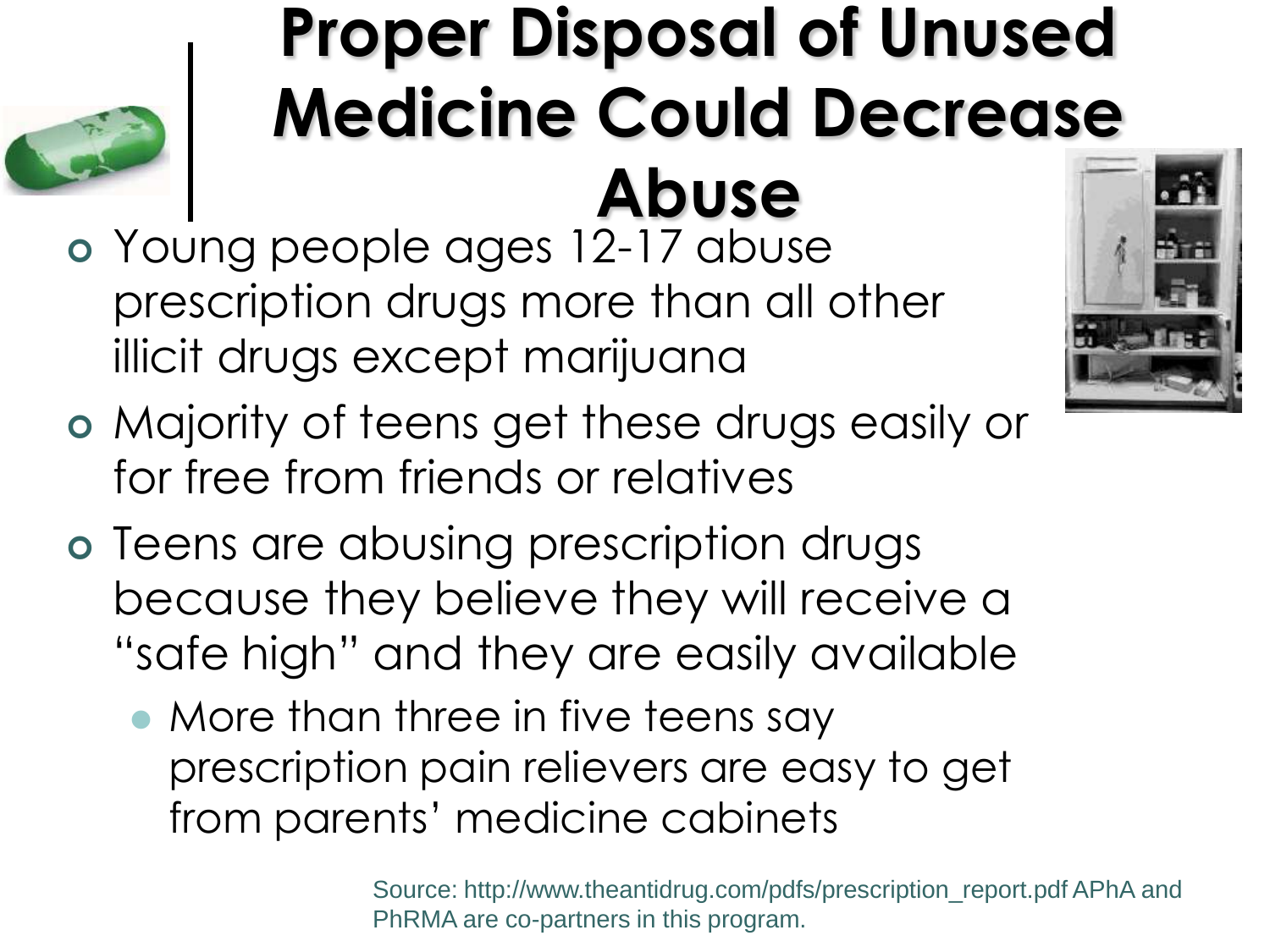

## Drug Use Among Teens



Available from: http://www.theantidrug.com/pdfs/prescription\_report.pdf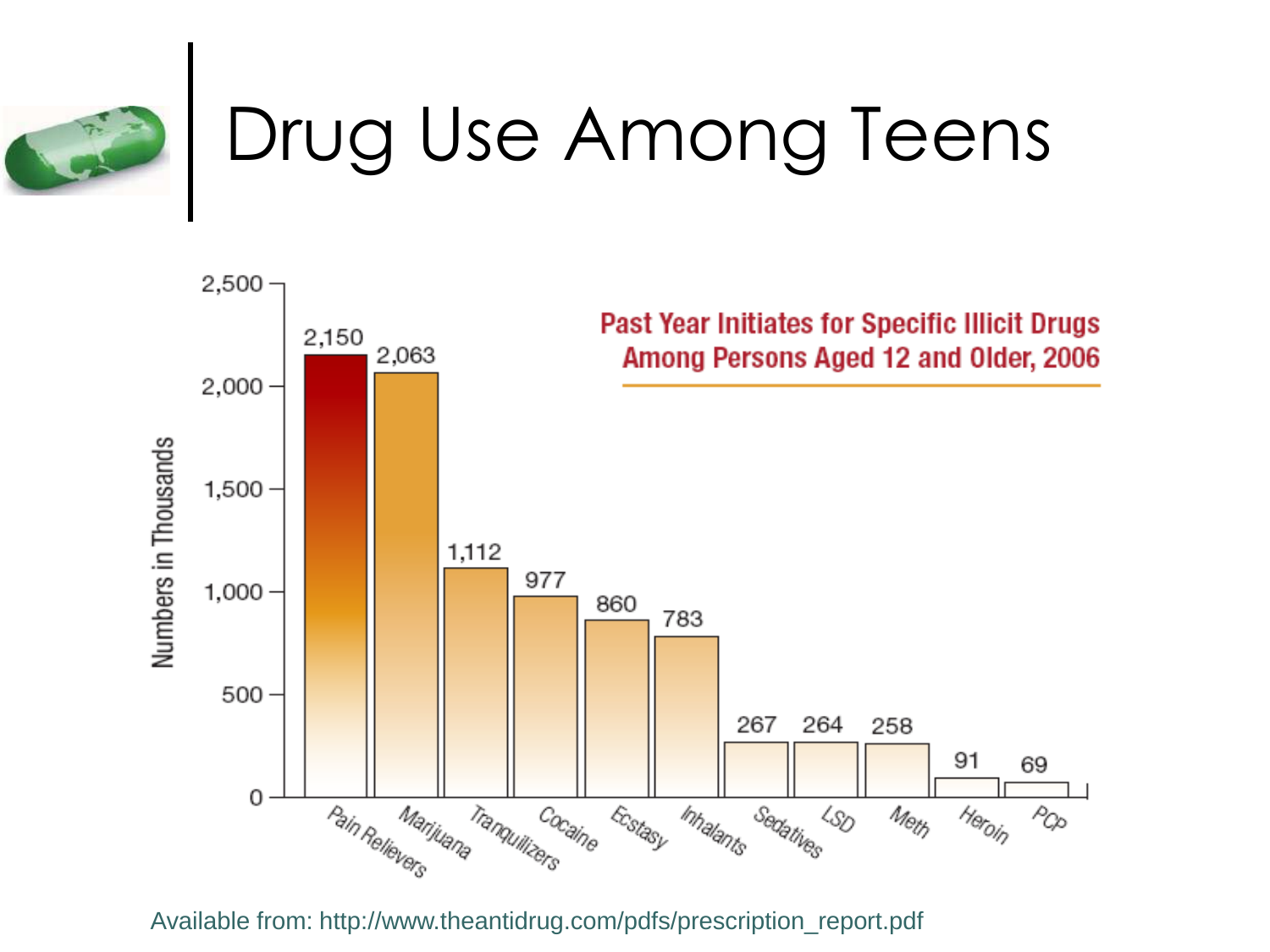

#### **Secure your medicines and dispose of unused medications properly**

o Prescription pain killers Anti-anxiety medications Medications for sleep



 You play a big role in keeping these powerful medicines out of the hands of those who shouldn't have them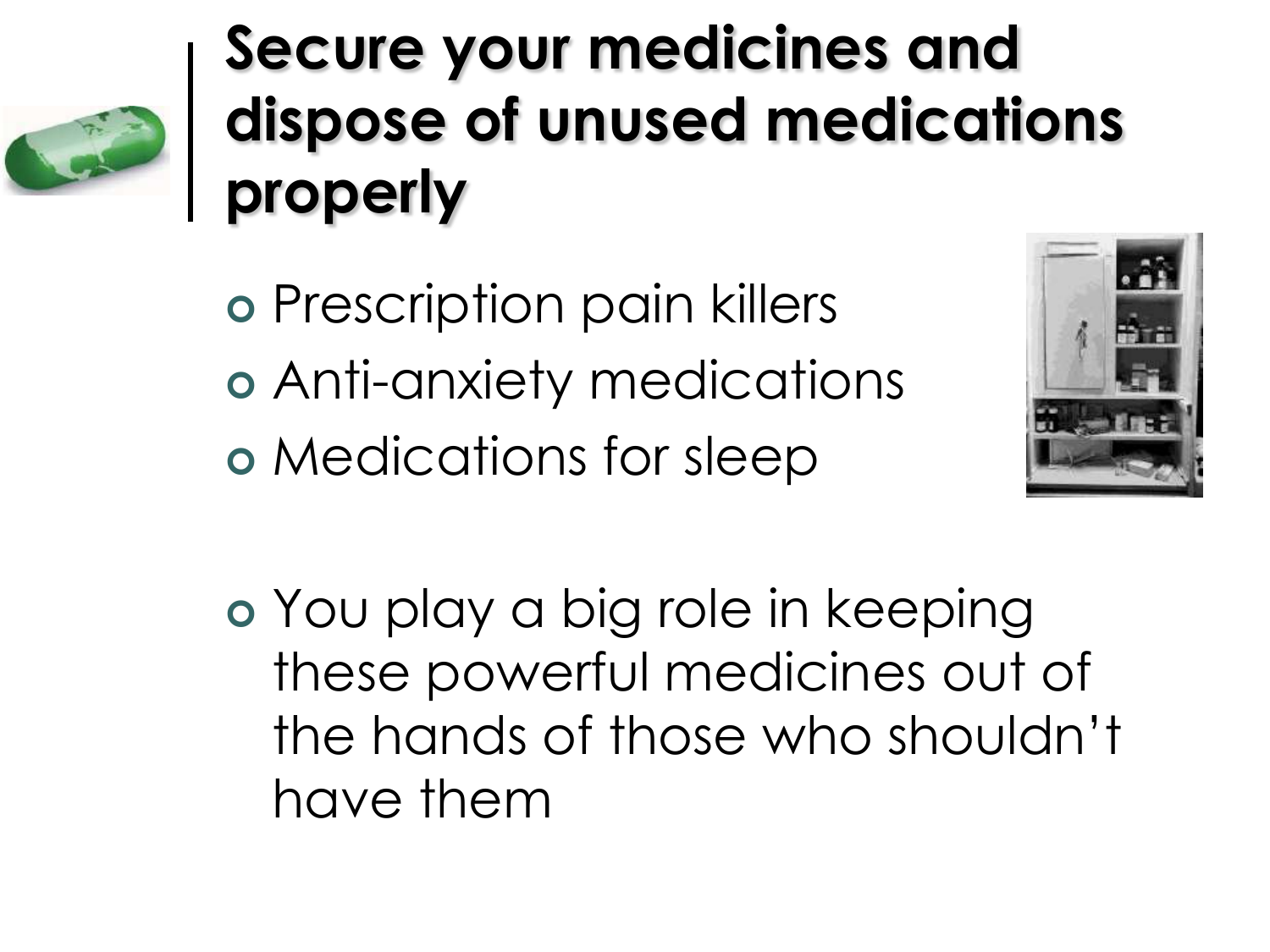

## **What to DO… AT HOME**



o Keep medications in original containers

- Never take someone else's medication
- o Read the label every time you take a dose
- o Keep a current list of your medications
- Store medication in a safe location
- Dispose of unused medications properly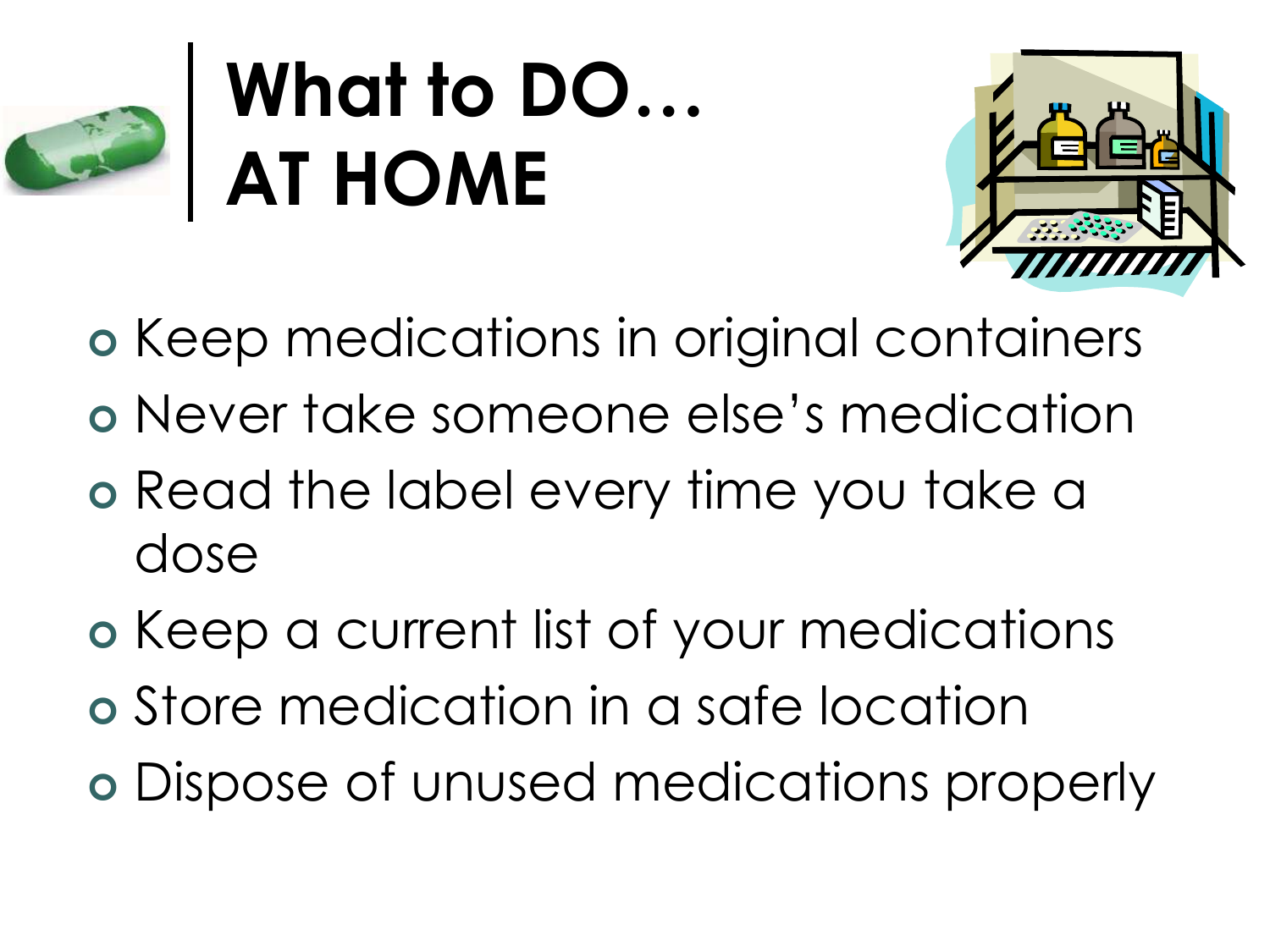

# Resources-Website

#### [www.smarxtdisposal.net](http://www.smarxtdisposal.net/)

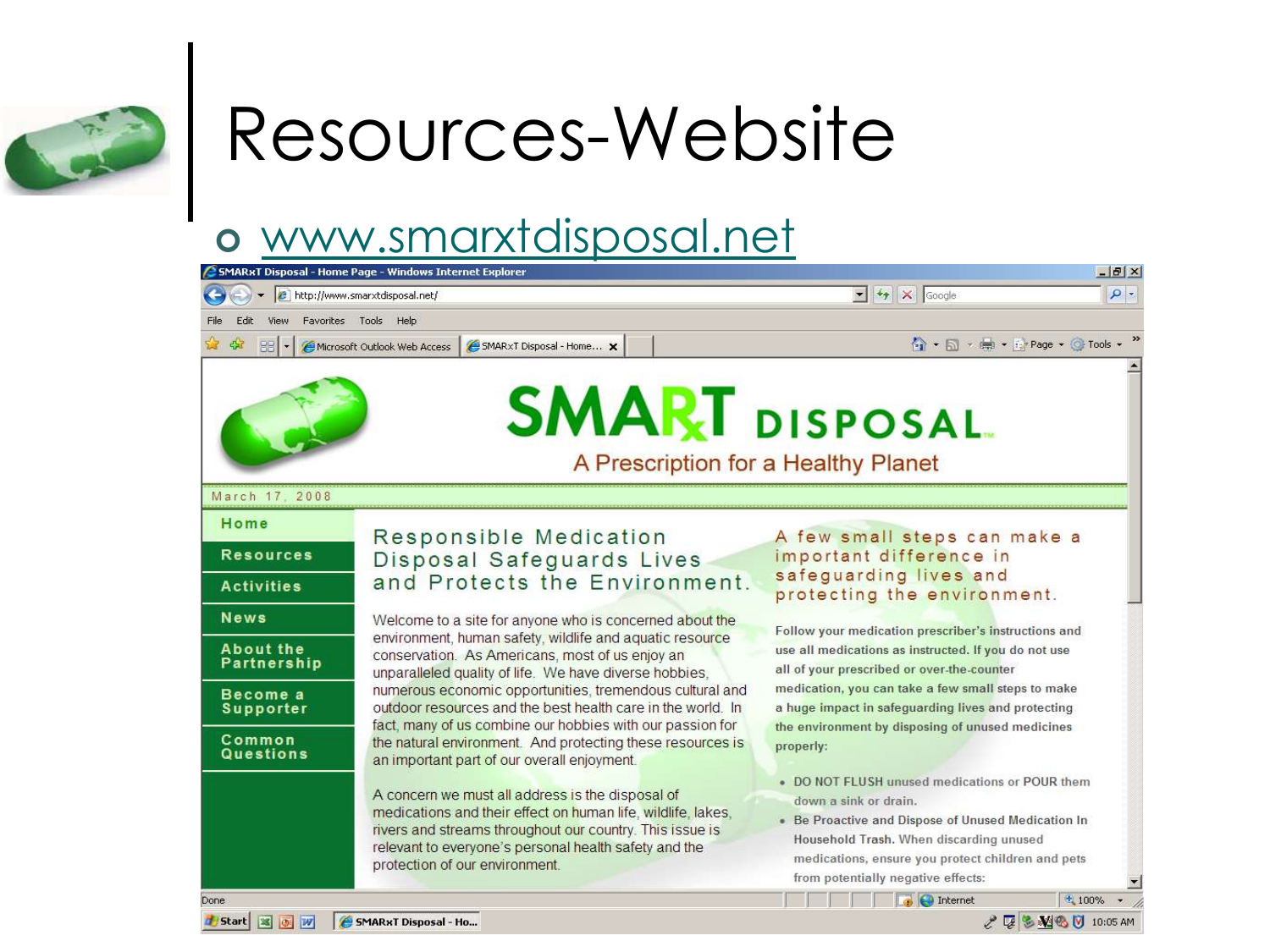#### Bookmark



Fact Sheet



Additional Resources

- . DO NOT FLUSH unused medications and DO NOT POUR them down a sink or drain.
- . To ensure you protect children and pets:
- a) Pour medication into a sealable plastic bag. If medication is a solid, crush it or add water to dissolve.
- b) Add kitty litter, sawdust, or coffee grounds to the plastic bag.
- c) Seal the plastic bag and<br>dispose in the trash.

www.smarxtdisposal.net

#### **SMAR** WANT AND THE SAME REGIONALS! **Considers in participant** analysis are DISPOSAL antice a line **WAY TANGET MEDIANTER CONCIDENTI**  $2725 - 4 - 4$ HARTSTEPLOOD THE WARD, T. LEWIS CO., LANSING HIS CONSIDERATION OF to antifages althoust Mulvada is Gambold Sed. The fact in the in presidential index to an antistic and only three Third and 1-Said Handaski has extracted as the tradhas the last index of a conference 3 Deck in Agreed Law and Incel Date

**SMAR**, T BISPOSAL® 3 National Public Automotives and Partnership Streep sign<br>make Commons Madridison Empired to Emeric Streetly Agreed a Exec

ADMINIAL THES EARN MICH AS DECK

MARTIE BRAK, Traumae 1

**Street Supply** 

**Magnet**